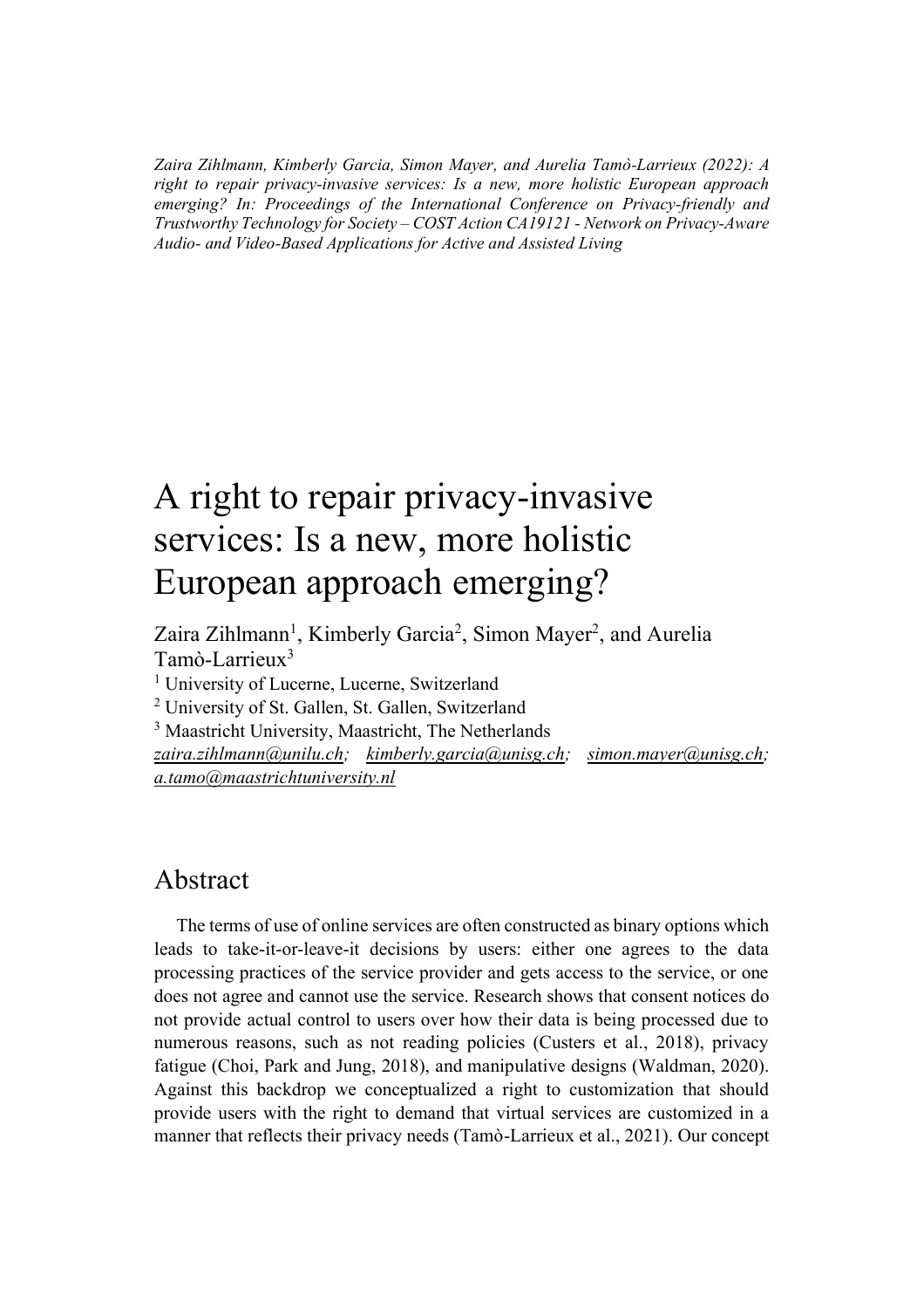roots in the GDPR, specifically on the right to data portability (Article 20) and on the principle of data protection by design and default (DPbDD) enshrined in Article 25. We argue that DPbDD enables data subjects to demand technical and organizational measures to be put in place and that operalizing DPbDD requires thinking about the whole life cycle of data, individual rights, the ideas of individual participation and control aspects. Furthermore, we use the right to repair as a source of inspiration. Calls to update the right to repair to include obsolete software have been raised and recently the CJEU *de facto* recognized a right to repair for software in the case Top System SA v Belgian State<sup>1</sup> (van Holst, 2021). This fundamentally changes the scope of repair and should according to our analysis be broadened even more to include modifications of software-based services for better privacy protection.

From a technical perspective the key question becomes how to empower individuals with respect to their data. The right to customization could be achieved through two technological approaches, namely service variants and service alternatives. In the former, a Data Controller (DC) creates and actively curates a catalog of software variants that collect and use different types of user data to provide the same (or very similar) functionality. Thus, users can opt for highly personalized experiences or just the service core functionality. In the latter approach, the DC provides interoperable and interchangeable service alternatives allowing users to retain control of their data by granting fine-grained access to it (e.g., through Solid, the Social Linked Data project<sup>2</sup>). In practice, this would mean that e.g., users of a voice assistant could, based on the right to customization, require the DC to apply certain restrictions to the service, such as restricting the recording of voices at a certain time of day or removing recordings of children's voices before cloud uploads. In this scenario, the DC would either have to create a variant that implements the users' customization requests or allow the use of another service that makes these customizations before uploading the data.

We see further technical developments heading in the same direction as we do with our proposal towards considering service variants and alternatives. For instance, the Smart Speaker Blocker (Olade et al., 2020) is an intermediary device that aims to intelligently filter out sensitive conversations and thus prevents this information from reaching a microphone in the first place. Users should even have the possibility to completely hide all identifying information by allowing the smart speaker only to receive a synthesized text-to-speech voice. Instead, Cheng et al. (2019) aim to provide users with control over the recording behavior of voice assistants. They propose that a user could employ a tagging device that emits an acoustic signal and signals the system that the user does at the moment not consent to recording. Another technology development that shows the feasibility of creating

<sup>1</sup> CJEU judgment of 6 October 2021, Top System SA v Belgian State, case C‑13/20, EU:C:2021:811.

<sup>2</sup> https://solidproject.org/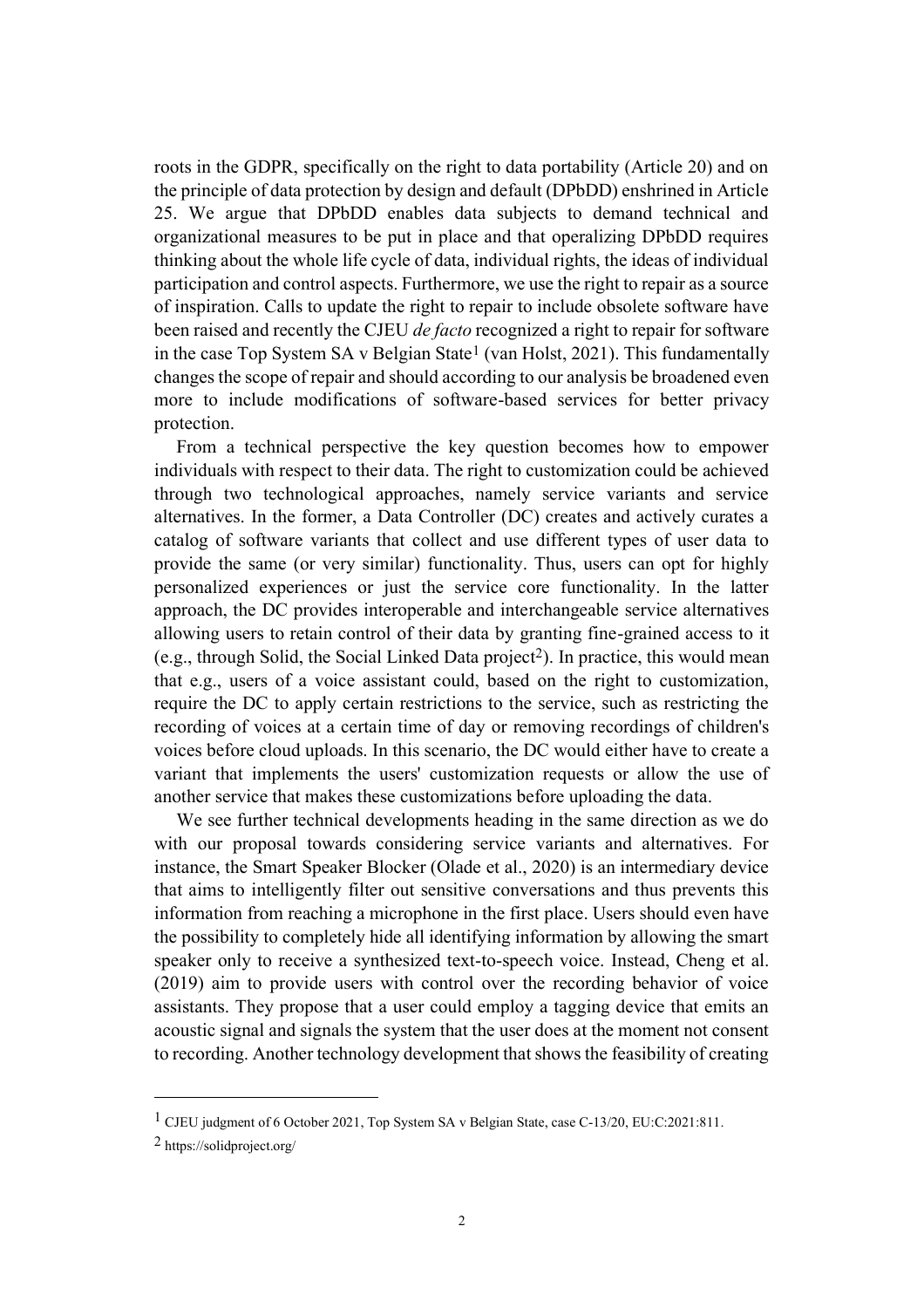service variants is Apple's App Clips for  $iOS<sup>3</sup>$ . App Clips are a small part of an app that provide a specific functionality. Thus, users do not need to install software that they might never use, or sign up for accounts that might be only used once. Tracking data is limited in App Clips and they are automatically removed from a device 30 days after they are used.

With respect to service alternatives, we see first implementations for instance by the Flemish government that is currently testing Solid for public services via the "My Citizen" profile. The profile brings together data from different parts of the administration into a single, easily accessible application. Through their profile, citizens can then access a personal overview of government services and can navigate to the respective service. This furthermore allows citizens to share personal information with government entities while their data remains within the personal data store (CDEI, 2021).

While the technical tools described above and the Flemish project show that it is technically and politically feasible to give more control to users, there are also some limitations: From the user's perspective, exercising the right to customization requires a deeper understanding of the system which can have a negative impact on the ease of use. To tackle this issue, we envision "customization communities", analogous to the emergence of so-called Repair Cafés that facilitate exercising the right to repair. Furthermore, the role of intermediary services such as Solid, needs to be further analyzed and qualified in order to identify the potential risks and challenges they encounter (e.g., their responsibility in case there is a data breach in the Pod). This aspect is related to the absence of a legal framework that comprehensively underpins and guides these technological efforts.

However, developments in this direction are emerging in the EU as we see new regulations that push towards the empowerment of individuals with respect to their data. In its communication "A European strategy for data", the EU Commission states that "[i]ndividuals should be further supported in enforcing their rights with regard to the use of the data they generate. They can be empowered to be in control of their data through tools and means to *decide at a granular level* about what is done with their data ('personal data spaces')" (European Commission, 2020, p. 20, emphasis added). According to the Commission, this could be achieved by strengthening the right to data portability, e.g., by imposing stricter requirements on interfaces for real-time data access and the mandatory use of machine-readable formats for data from certain products and services, such as data from smart home devices. Beyond that, rules for new types of data intermediaries such as providers of 'personal data spaces' might be considered. The Commission is aware of technical tools such as Solid that enable users to decide at a granular level what happens to their data, and it recognizes the great potential of these tools as well as the need for a supportive environment for them (European Commission, 2020).

<sup>3</sup> https://developer.apple.com/app-clips/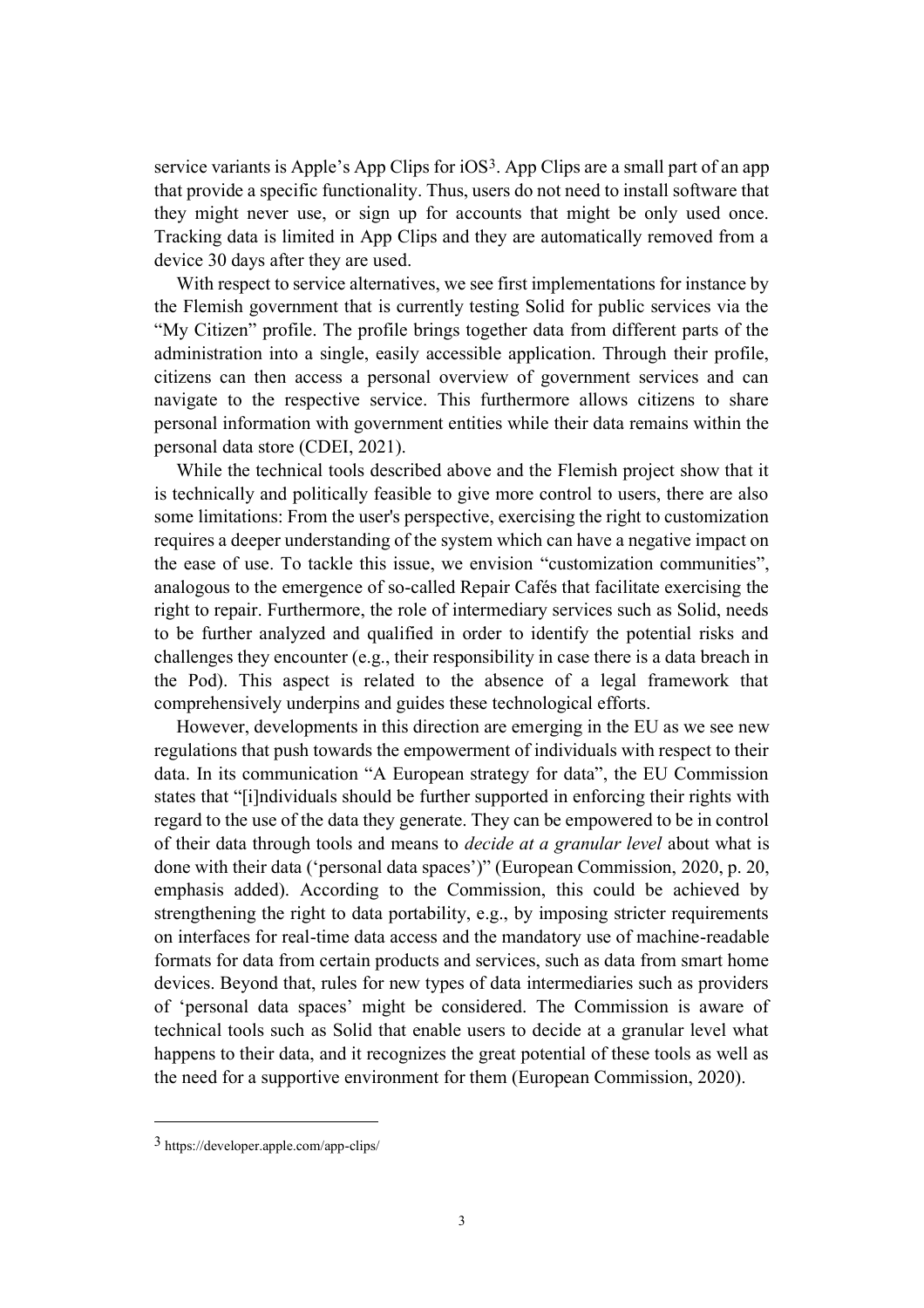Legislative action in this respect is underway. First, we can observe that the proposal for a Regulation on Privacy and Electronic Communications4 points to the initially described issues of consent and states that users should have the possibility to grant consent through software settings and providers of software are encouraged to include settings in their software which allows end-users to manage consent (Recital 20a). Heading in the same direction, the recently proposed Data Act<sup>5</sup> aims to empower individuals with respect to their data as well as to enhance innovation and competition among EU businesses. It inter alia foresees provisions that should permit users of connected devices to access the data they generate and to share it with third parties so that these can offer aftermarket or other data-driven services (European Commission, 2022). Another legislative initiative from the European strategy for data is the Data Governance Act (DGA)<sup>6</sup>. Amongst others, the DGA introduces so-called "data intermediation services". Their main purpose is data sharing through technical, legal, or other means (Article 2(2a)). According to Recital 23 such services would "enhance individual agency and in particular the individuals' control over the data relating to them" and notably help to exercise data subjects' rights under the GDPR. It is envisaged that this could be done by using personal information management tools like personal data spaces or data wallets (Slovenian Presidency of the Council of the European Union, 2021). Looking at the DGA's provisions on data intermediation services, one may conclude that Solid may be such an intermediary (CDEI, 2021).

Yet, the idea of data intermediation services is not the only trace leading in the direction of what we call the right to customization. We think that looking at current legal developments in the EU one can observe a move towards a more holistic approach that allows data subjects to exercise personalized control over their data. We believe that with our concept of a right to customization we might be able to capture the current legal, political, and technical developments, thereby making them available for a nuanced and goal-oriented discourse.

<sup>4</sup> Council of the European Union, Proposal for a Regulation of the European Parliament and of the Council concerning the respect for private life and the protection of personal data in electronic communications and repealing Directive 2002/58/EC (Regulation on Privacy and Electronic Communications) - Mandate for negotiations with the European Parliament, Brussels, 10.2.2021.

<sup>5</sup> European Commission, Proposal for a Regulation of the European Parliament and of the Council on harmonised rules on fair access to and use of data (Data Act), Brussels, 23.2.2022, COM(2022) 68 final 2022/0047.

<sup>6</sup> Council of the European Union, Proposal for a Regulation of the European Parliament and of the Council on European data governance (Data Governance Act) - Mandate for negotiations with the European Parliament, Brussels, 24.9.2021.